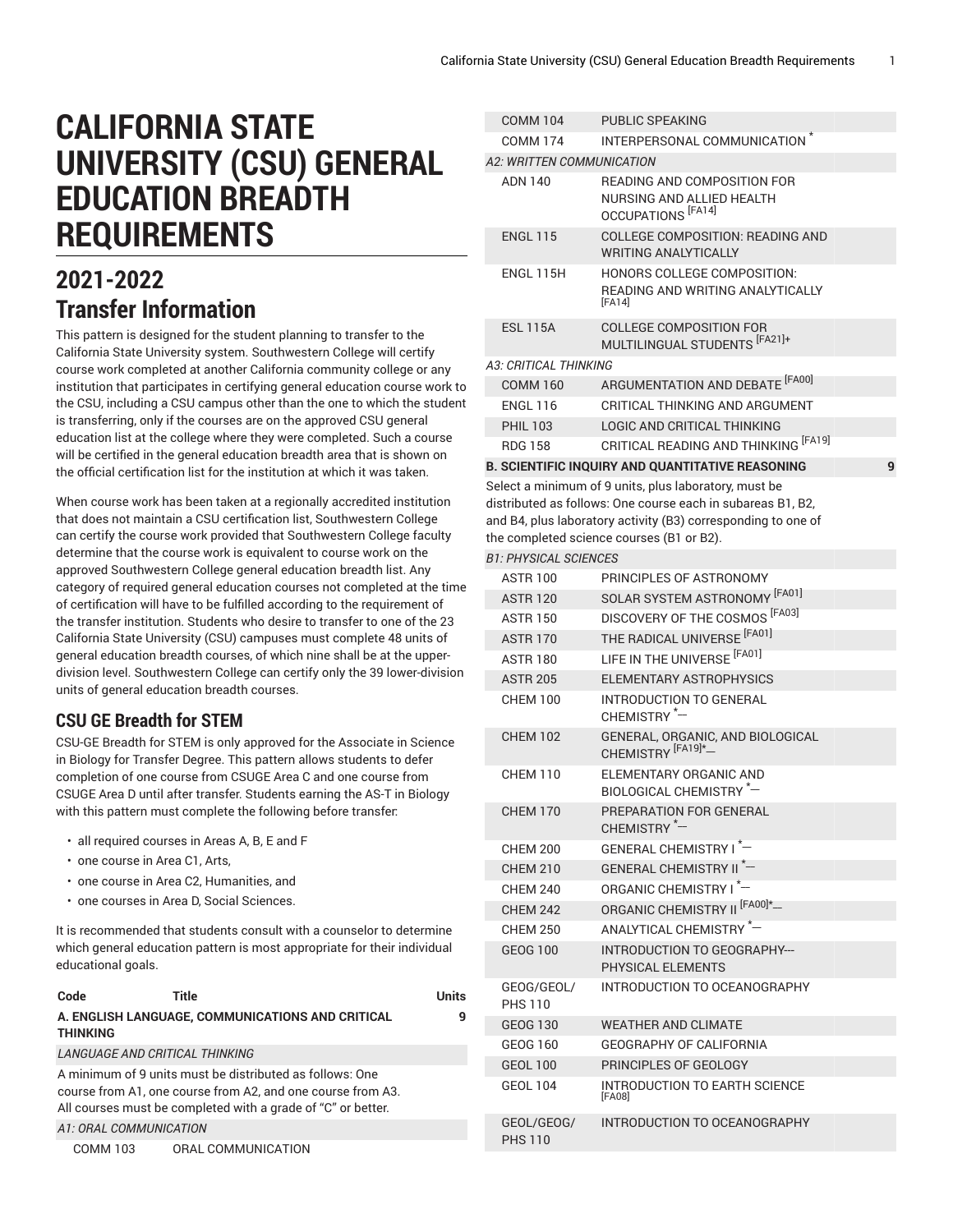| <b>GEOL 115</b>                | DINOSAURS AND THE STORY OF EARTH<br>[FA14]                  | <b>BIOL 190</b>   | HUMAN ANATOMY AND PHYSIOLOGY -                                                |
|--------------------------------|-------------------------------------------------------------|-------------------|-------------------------------------------------------------------------------|
|                                |                                                             | <b>BIOL 210</b>   | GENERAL ZOOLOGY *-                                                            |
| <b>PHS 101</b>                 | INTRODUCTION TO THE PHYSICAL<br>SCIENCES <sup>[FA05]</sup>  | <b>BIOL 211</b>   | INTRODUCTION TO CELL AND<br>MOLECULAR BIOLOGY *-                              |
| PHS/GEOG/                      | INTRODUCTION TO OCEANOGRAPHY                                | <b>BIOL 212</b>   | BIOLOGY OF PLANTS <sup>*-</sup>                                               |
| <b>GEOL 110</b>                |                                                             | <b>BIOL 260</b>   | HUMAN ANATOMY *-                                                              |
| <b>PHYS 150</b>                | FUNDAMENTALS OF PHYSICS I [FA18]                            | <b>BIOL 261</b>   | PRINCIPLES OF HUMAN PHYSIOLOGY *-                                             |
| <b>PHYS 152</b>                | FUNDAMENTALS OF PHYSICS II <sup>[FA18]</sup>                | <b>BIOL 265</b>   | GENERAL MICROBIOLOGY *-                                                       |
| <b>PHYS 170</b>                | COLLEGE PHYSICS   [FA03]                                    | <b>CHEM 100</b>   | <b>INTRODUCTION TO GENERAL</b>                                                |
| <b>PHYS 172</b>                | <b>COLLEGE PHYSICS II<sup>[FA03]</sup></b>                  |                   | CHEMISTRY <sup>*-</sup>                                                       |
| <b>PHYS 174</b>                | <b>COLLEGE PHYSICS III [FA03]</b>                           | <b>CHEM 102</b>   | GENERAL, ORGANIC, AND BIOLOGICAL                                              |
| <b>PHYS 270</b>                | PRINCIPLES OF PHYSICS I                                     |                   | CHEMISTRY <sup>[FA19]*-</sup>                                                 |
| <b>PHYS 272</b>                | PRINCIPLES OF PHYSICS II                                    | <b>CHEM 110</b>   | ELEMENTARY ORGANIC AND<br>BIOLOGICAL CHEMISTRY *-                             |
| <b>PHYS 274</b>                | PRINCIPLES OF PHYSICS III                                   |                   |                                                                               |
| <b>B2: LIFE SCIENCES</b>       |                                                             | CHEM/BIOL<br>151L | INTRODUCTION TO THE SCIENCE OF<br>BREWING LAB <sup>[FA19]</sup> <sup>^</sup>  |
| ANTH 101                       | BIOLOGICAL ANTHROPOLOGY                                     | <b>CHEM 170</b>   | PREPARATION FOR GENERAL                                                       |
| <b>BIOL 100</b>                | PRINCIPLES OF BIOLOGY                                       |                   | CHEMISTRY <sup>*-</sup>                                                       |
| <b>BIOL 130</b>                | ANIMAL BIOLOGY: A BEHAVIORAL                                | <b>CHEM 200</b>   | GENERAL CHEMISTRY I*-                                                         |
|                                | APPROACH<br>ENVIRONMENTAL BIOLOGY                           | <b>CHEM 210</b>   | GENERAL CHEMISTRY II <sup>*-</sup>                                            |
| <b>BIOL 140</b>                | ECOMUNDO: ECOLOGY AND                                       | <b>CHEM 240</b>   | ORGANIC CHEMISTRY I <sup>*--</sup>                                            |
| <b>BIOL 145</b>                | ENVIRONMENTAL SCIENCE <sup>[FA02, FA00-</sup>               | <b>CHEM 242</b>   | ORGANIC CHEMISTRY II <sup>[FA00]*</sup> -                                     |
|                                | FA01]                                                       | <b>CHEM 244</b>   | ORGANIC ANALYSIS AND                                                          |
| <b>BIOL 150</b>                | NATURAL HISTORY OF PLANTS AND                               |                   | SPECTROSCOPY <sup>[FA03]</sup> -                                              |
|                                | ANIMALS <sup>*-</sup>                                       | <b>CHEM 250</b>   | ANALYTICAL CHEMISTRY *-                                                       |
|                                | BIOL/CHEM 151 THE SCIENCE OF BREWING BEER [FA17] ^          | GEOG 101          | PHYSICAL GEOGRAPHY LABORATORY                                                 |
| <b>BIOL 160</b>                | <b>MARINE BIOLOGY</b>                                       | <b>GEOL 101</b>   | <b>GENERAL GEOLOGY LABORATORY</b>                                             |
| <b>BIOL 180</b>                | HUMAN HEREDITY, EVOLUTION, AND<br><b>SOCIETY</b>            | GEOL 115L         | DINOSAURS AND THE STORY OF EARTH<br>LAB <sup>[FA14]</sup>                     |
| <b>BIOL 185</b>                | BIOLOGY OF ALCOHOL AND OTHER<br>DRUGS <sup>[FA04]</sup>     | <b>PHS 101L</b>   | INTRODUCTION TO PHYSICAL SCIENCE<br>LABORATORY <sup> [FA15]</sup>             |
| <b>BIOL 190</b>                | HUMAN ANATOMY AND PHYSIOLOGY *-                             | <b>PHS 111</b>    | OCEANOGRAPHY LABORATORY                                                       |
| <b>BIOL 210</b>                | GENERAL ZOOLOGY *-                                          | <b>PHYS 151</b>   | FUNDAMENTALS OF PHYSICS                                                       |
| <b>BIOL 211</b>                | INTRODUCTION TO CELL AND                                    |                   | LABORATORY   [FA18]                                                           |
|                                | MOLECULAR BIOLOGY *-                                        | <b>PHYS 153</b>   | <b>FUNDAMENTALS OF PHYSICS</b>                                                |
| <b>BIOL 212</b>                | BIOLOGY OF PLANTS <sup>*-</sup>                             |                   | LABORATORY II <sup>[FA18]</sup>                                               |
| <b>BIOL 260</b>                | HUMAN ANATOMY -                                             | <b>PHYS 171</b>   | COLLEGE PHYSICS LABORATORY   [FA03]                                           |
| <b>BIOL 261</b>                | PRINCIPLES OF HUMAN PHYSIOLOGY -                            | <b>PHYS 173</b>   | <b>COLLEGE PHYSICS LABORATORY II [FA03]</b>                                   |
| <b>BIOL 265</b>                | GENERAL MICROBIOLOGY *-                                     | <b>PHYS 175</b>   | COLLEGE PHYSICS LABORATORY III<br>[FA03]                                      |
|                                | CHEM/BIOL 151 THE SCIENCE OF BREWING BEER [FA17] ^          | <b>PHYS 271</b>   | PRINCIPLES OF PHYSICS LABORATORY I                                            |
| <b>B3: LABORATORY ACTIVITY</b> |                                                             | <b>PHYS 273</b>   | PRINCIPLES OF PHYSICS LABORATORY                                              |
| ANTH 101L                      | LABORATORY IN BIOLOGICAL<br>ANTHROPOLOGY <sup> [FA15]</sup> |                   | $II$ <sup>[FA11]</sup>                                                        |
| <b>ASTR 109</b>                | ASTRONOMY LABORATORY                                        | <b>PHYS 275</b>   | MODERN PHYSICS AND PRINCIPLES OF<br>PHYSICS LABORATORY III <sup> [FA11]</sup> |
| <b>BIOL 101</b>                | PRINCIPLES OF BIOLOGY LABORATORY                            |                   | <b>B4: MATHEMATICS/QUANTITATIVE REASONING</b>                                 |
| <b>BIOL 131</b>                | ANIMAL BIOLOGY LABORATORY                                   | <b>ARCH 235</b>   | STRUCTURES <sup>[FA18]</sup>                                                  |
| <b>BIOL 146</b>                | ECOMUNDO: FIELD STUDIES AND                                 | <b>BIOL 215</b>   | BIOSTATISTICS <sup> [FA20, FA05-FA10]</sup>                                   |
|                                | <b>LABORATORY INVESTIGATIONS IN</b>                         | <b>BUS 183</b>    | <b>BUSINESS MATHEMATICS [FA19]</b>                                            |
|                                | ECOLOGY AND ENVIRONMENTAL<br>SCIENCE <sup>[FA02]**</sup>    | <b>GEOG 150</b>   | EXPLORING OUR WORLD-MAPS AND                                                  |
| <b>BIOL 150</b>                | NATURAL HISTORY OF PLANTS AND                               |                   | <b>GEOSPATIAL SCIENCE [FA14]</b>                                              |
|                                | ANIMALS <sup>*-</sup>                                       | <b>MATH 100</b>   | MATHEMATICS FOR GENERAL                                                       |
| <b>BIOL/CHEM</b>               | INTRODUCTION TO THE SCIENCE OF                              |                   | EDUCATION MAJORS [FA05]                                                       |
| 151L                           | BREWING LAB <sup>[FA19]</sup> <sup>^</sup>                  | <b>MATH 101</b>   | <b>COLLEGE ALGEBRA</b>                                                        |
| <b>BIOL 161</b>                | MARINE BIOLOGY LABORATORY                                   | <b>MATH 104</b>   | <b>TRIGONOMETRY</b>                                                           |
|                                |                                                             |                   |                                                                               |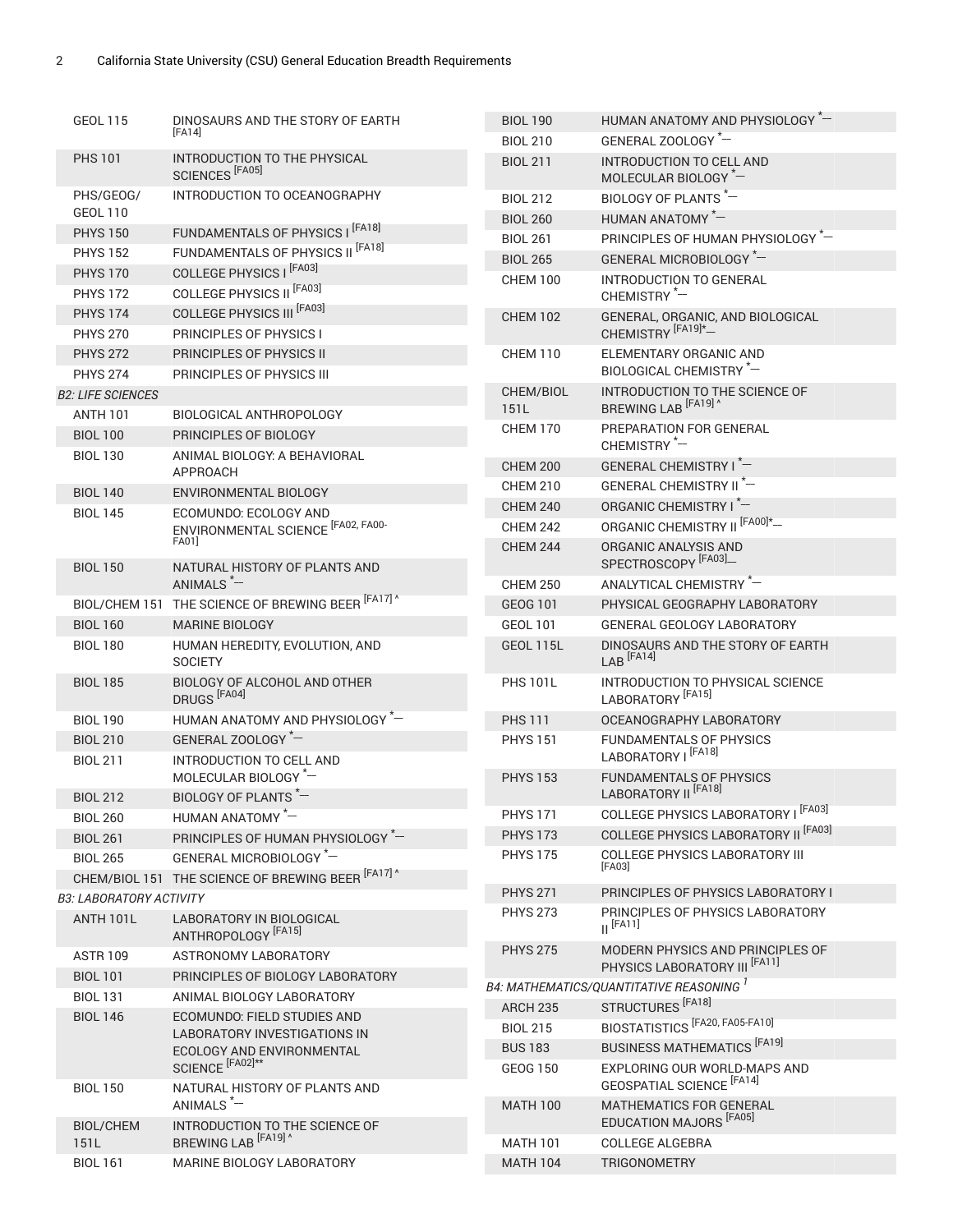| <b>MATH 110</b>               | <b>MATHEMATICS FOR ELEMENTARY</b>                                   | <b>ART 182</b>                      | <b>DESIGN IN WOOD I</b>                                               |
|-------------------------------|---------------------------------------------------------------------|-------------------------------------|-----------------------------------------------------------------------|
|                               | SCHOOL TEACHERS   [FA09, FA99-FA05]                                 | <b>ART 185A</b>                     | JEWELRY AND METALWORK I                                               |
| <b>MATH 111</b>               | MATHEMATICS FOR ELEMENTARY                                          | <b>ART 185B</b>                     | JEWELRY AND METALWORK II                                              |
|                               | <b>SCHOOL TEACHERS II</b>                                           | <b>ART 208A</b>                     | FILM AND DARKROOM PHOTOGRAPHY I                                       |
| <b>MATH 115</b>               | STATWAY II <sup>[FA15]</sup>                                        |                                     | [FA16]                                                                |
| <b>MATH 118</b>               | FINITE MATHEMATICS <sup>[FA19]</sup>                                | <b>COMM 111</b>                     | <b>ORAL INTERPRETATION</b>                                            |
| <b>MATH 119</b>               | ELEMENTARY STATISTICS                                               | <b>COMM 185/</b>                    | CINEMA AS A FORM OF EXPRESSION                                        |
| <b>MATH 120</b>               | CALCULUS FOR BUSINESS ANALYSIS                                      | <b>FTMA160</b>                      | AND COMMUNICATION                                                     |
| <b>MATH 121</b>               | <b>APPLIED CALCULUS I</b>                                           | <b>DANC 200</b>                     | DANCE HISTORY AND APPRECIATION                                        |
| <b>MATH 122</b>               | APPLIED CALCULUS II                                                 | <b>FTMA 160/</b><br><b>COMM 185</b> | CINEMA AS A FORM OF EXPRESSION<br>AND COMMUNICATION                   |
| <b>MATH 244</b>               | PRE-CALCULUS WITH TRIGONOMETRY<br>[FA04]                            | <b>FTMA 161/</b>                    | <b>HISTORY OF FILM AS ART</b>                                         |
| <b>MATH 250</b>               | ANALYTIC GEOMETRY AND CALCULUS I                                    | <b>ART 130</b>                      |                                                                       |
| <b>MATH 251</b>               | ANALYTIC GEOMETRY AND CALCULUS II                                   | <b>HUM 123</b>                      | WOMEN AND GENDER IN WORLD ART                                         |
| <b>MATH 252</b>               |                                                                     |                                     | [FA13]                                                                |
| <b>MATH 253</b>               | ANALYTIC GEOMETRY AND CALCULUS III<br>INTRODUCTION TO DIFFERENTIAL  | <b>MUS 105</b>                      | <b>INTRODUCTION TO MUSIC</b>                                          |
|                               | <b>EQUATIONS</b>                                                    | <b>MUS 106</b>                      | <b>INTRODUCTION TO JAZZ</b>                                           |
| <b>MATH 254</b>               | <b>INTRODUCTION TO LINEAR ALGEBRA</b>                               | <b>MUS 107</b>                      | AMERICAN POPULAR MUSIC                                                |
| <b>MATH 260</b>               | <b>DISCRETE MATHEMATICS</b>                                         | <b>MUS 155/</b>                     | ELECTRONIC MUSIC TECHNOLOGY                                           |
| <b>MATH 265</b>               | DISCRETE STRUCTURES <sup>[FA15]</sup>                               | <b>RA&amp;T 105</b>                 |                                                                       |
| <b>PSYC/SOC 270</b>           | STATISTICS FOR THE BEHAVIORAL                                       | <b>MUS 195</b>                      | WORLD MUSIC <sup>[FA03]</sup>                                         |
|                               | <b>SCIENCES</b>                                                     | <b>MUS 202</b>                      | DEVELOPMENT OF MARIACHI: STYLE                                        |
| <b>C. ARTS AND HUMANITIES</b> | 9                                                                   |                                     | AND CULTURE <sup>[FA03]</sup>                                         |
|                               | Select a minimum of 9 units of the following. Select one            | <b>RA&amp;T 105/</b>                | ELECTRONIC MUSIC TECHNOLOGY                                           |
|                               | course from C1, one course from C2, and one more course             | <b>MUS 155</b>                      |                                                                       |
| from either C1 or C2.         |                                                                     | <b>TA100</b>                        | <b>SURVEY OF DRAMA</b>                                                |
|                               | C1: ARTS (ART, CINEMA, DANCE, MUSIC, THEATER)                       | <b>TA 101</b>                       | INTRODUCTION TO THE THEATRE                                           |
| ARCH 208                      | WORLD ARCHITECTURE I [FA00]                                         | <b>TA102</b>                        | PLAY ANALYSIS FOR PERFORMANCE,<br>PRODUCTION, AND APPRECIATION [FA18] |
| <b>ARCH 210</b>               | <b>WORLD ARCHITECTURE II</b>                                        | <b>TA110</b>                        | <b>ACTING I</b>                                                       |
| <b>ART 100</b>                | <b>DRAWING I</b>                                                    |                                     | C2: HUMANITIES (LITERATURE, PHILOSOPHY, LANGUAGES                     |
| <b>ART 104</b>                | <b>INTRODUCTION TO ART</b>                                          | <b>OTHER THAN ENGLISH)</b>          |                                                                       |
| <b>ART 105</b>                | <b>LIFE DRAWING I</b>                                               | AFRO/SOC 151                        | INTRODUCTION TO AFRICAN-AMERICAN                                      |
| <b>ART 107</b>                | <b>PAINTING I</b>                                                   |                                     | CULTURE <sup>[FA21]*+</sup>                                           |
| <b>ART 110</b>                | <b>SCULPTURE I</b>                                                  | ASIA/SOC 115                        | FILIPINO-AMERICAN CULTURE [FA21]*+                                    |
| <b>ART 112</b>                | ARTS OF AFRICA, OCEANIA, AND                                        | <b>ASL 101</b>                      | AMERICAN SIGN LANGUAGE I                                              |
| <b>ART 113</b>                | <b>INDIGENOUS NORTH AMERICAS</b><br>ART AND CULTURE OF PRE-HISPANIC | <b>ASL 102</b>                      | AMERICAN SIGN LANGUAGE II                                             |
|                               | <b>MEXICO</b>                                                       | <b>ASL 201</b>                      | AMERICAN SIGN LANGUAGE III                                            |
| ART 114                       | COLOR THEORY <sup> [FA16]</sup>                                     | <b>ASL 225</b>                      | <b>DEAF CULTURE</b>                                                   |
| <b>ART 121</b>                | DARKROOM AND DIGITAL                                                | <b>CHIN 101</b>                     | <b>MANDARIN CHINESE I</b>                                             |
|                               | PHOTOGRAPHY I                                                       | <b>CHIN 102</b>                     | MANDARIN CHINESE II <sup>"</sup>                                      |
| <b>ART 129</b>                | ASIAN ART                                                           | <b>ENGL 160</b>                     | ADVANCED CREATIVE WRITING:                                            |
| ART 130/                      | HISTORY OF FILM AS ART                                              |                                     | <b>CREATIVE NON FICTION I</b>                                         |
| <b>FTMA 161</b>               |                                                                     | <b>ENGL 220</b>                     | INTRODUCTION TO LITERATURE                                            |
| <b>ART 149</b>                | Women in Western Art History, 1550-<br><b>PRESENT</b>               | <b>ENGL 225</b>                     | INTRODUCTION TO CHILDREN'S<br><b>LITERATURE</b>                       |
| <b>ART 150</b>                | ART HISTORY SURVEY--STONE AGE TO                                    | <b>ENGL 230</b>                     | <b>WORLD LITERATURE I</b>                                             |
|                               | THE AGES OF FAITH                                                   | <b>ENGL 231</b>                     | <b>WORLD LITERATURE II</b>                                            |
| <b>ART 151</b>                | ART HISTORY-RENAISSANCE TO                                          | <b>ENGL 240</b>                     | <b>ENGLISH LITERATURE I</b>                                           |
|                               | CONTEMPORARY                                                        | <b>ENGL 241</b>                     | <b>ENGLISH LITERATURE II</b>                                          |
| <b>ART 156</b>                | <b>HISTORY OF PHOTOGRAPHY</b>                                       | <b>ENGL 250</b>                     | AMERICAN LITERATURE I                                                 |
| <b>ART 157</b>                | NINETEENTH THROUGH TWENTY-FIRST                                     | <b>ENGL 251</b>                     | AMERICAN LITERATURE II                                                |
|                               | <b>CENTURY ART</b>                                                  | <b>ENGL 255</b>                     | TWENTIETH CENTURY LITERATURE                                          |
| ART 170                       | <b>BEGINNING CERAMICS</b>                                           | <b>ENGL 256</b>                     | INTRODUCTION TO SHAKESPEARE                                           |
|                               |                                                                     |                                     |                                                                       |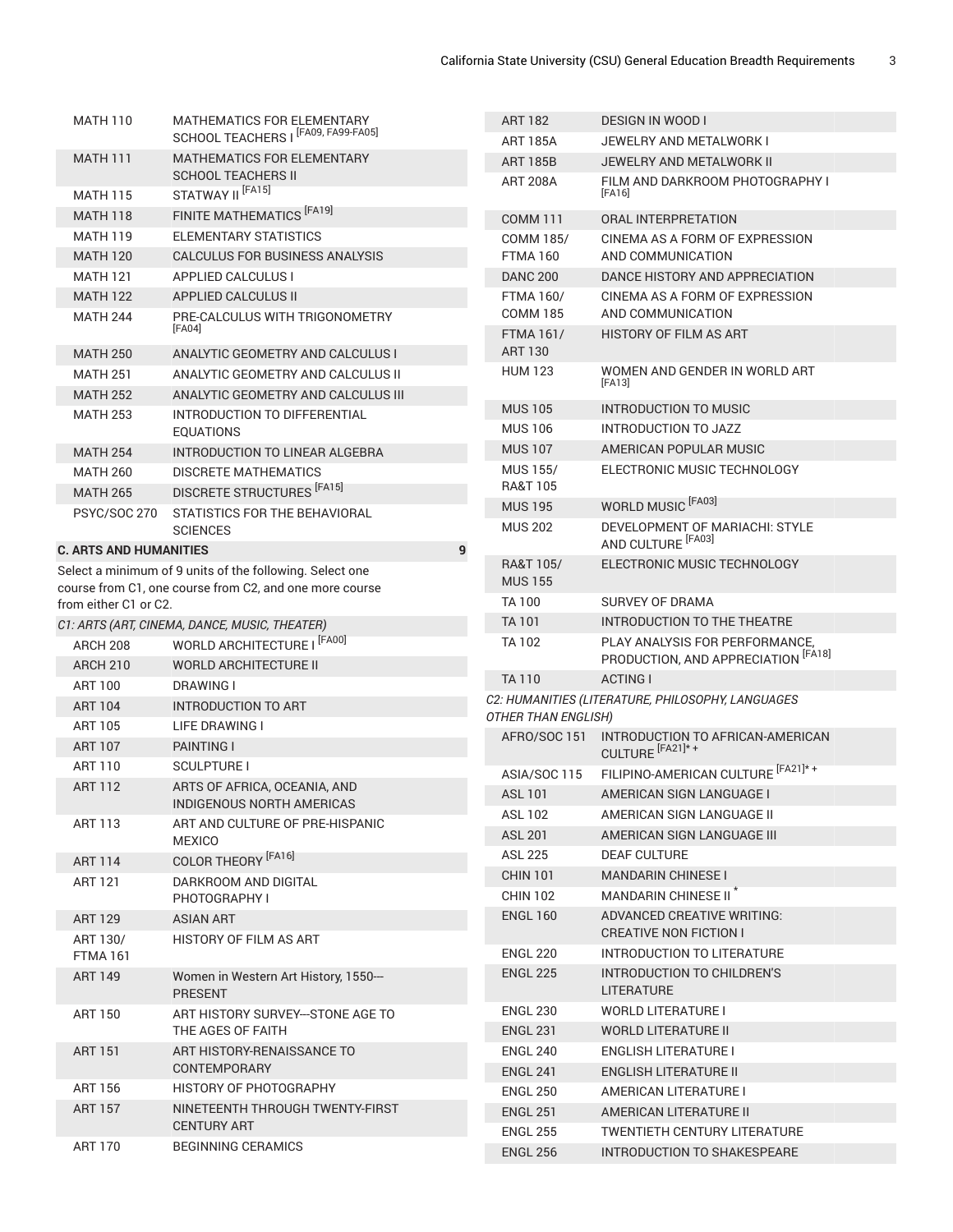| <b>ENGL 260</b>                   | MYTHOLOGY IN LITERATURE                                                      | <b>PHIL 101</b>                | INTRODUCTION TO PHILOSOPHY                                                        |   |
|-----------------------------------|------------------------------------------------------------------------------|--------------------------------|-----------------------------------------------------------------------------------|---|
| <b>ENGL 265</b>                   | LITERATURE AND FILM                                                          | <b>PHIL 106</b>                | <b>WORLD RELIGIONS</b>                                                            |   |
| <b>ENGL 270</b>                   | MULTICULTURAL LITERATURE                                                     | <b>PHIL 107</b>                | <b>ASIAN PHILOSOPHY</b>                                                           |   |
| <b>ENGL 271</b>                   | LATIN AMERICAN LITERATURE                                                    | <b>PHIL 120</b>                | ETHICS: THEORY AND PRACTICE                                                       |   |
| <b>ENGL 272</b>                   | <b>CHICANO LITERATURE</b>                                                    | <b>PORT 101</b>                | ELEMENTARY PORTUGUESE I                                                           |   |
| <b>ENGL 273</b>                   | AFRICAN AMERICAN LITERATURE <sup>[FA08,</sup><br>FA93-07]                    | <b>PORT 102</b>                | ELEMENTARY PORTUGUESE II                                                          |   |
|                                   |                                                                              | SOC/ASIA 115                   | FILIPINO-AMERICAN CULTURE [FA21]*+                                                |   |
| <b>ENGL 274</b>                   | LITERATURE OF THE U.S. - MEXICO<br>BORDERLANDS AND BAJA CALIFORNIA<br>[FA00] | <b>SOC/MAS 150</b>             | MEXICAN AND MEXICAN-AMERICAN<br><b>CULTURES IN THE UNITED STATES</b><br>$[FA18]*$ |   |
| <b>ENGL 280</b>                   | <b>LITERATURE BY WOMEN</b>                                                   | <b>SOC/AFRO 151</b>            | INTRODUCTION TO AFRICAN-AMERICAN                                                  |   |
| <b>ENGL 281</b>                   | HORROR, MADNESS, AND THE                                                     |                                | CULTURE <sup>[FA21]*+</sup>                                                       |   |
|                                   | <b>MACABRE</b>                                                               | <b>SPAN 101</b>                | ELEMENTARY SPANISH I                                                              |   |
| <b>ESL 159A</b>                   | ACADEMIC ESL ADVANCED READING<br>AND GRAMMAR IV [FA21]+                      | SPAN 101A                      | <b>INTRODUCTION TO ELEMENTARY</b><br><b>SPANISH</b>                               |   |
| <b>FIL101</b>                     | ELEMENTARY FILIPINO I                                                        | SPAN 101B                      | CONTINUATION OF ELEMENTARY                                                        |   |
| <b>FIL 102</b>                    | <b>ELEMENTARY FILIPINO II</b>                                                |                                | <b>SPANISH</b>                                                                    |   |
| <b>FIL 201</b>                    | <b>INTERMEDIATE FILIPINO I</b>                                               | SPAN 101H                      | HONORS ELEMENTARY SPANISH I [FA18]                                                |   |
| <b>FREN 101</b>                   | <b>ELEMENTARY FRENCH I</b>                                                   | <b>SPAN 102</b>                | ELEMENTARY SPANISH II                                                             |   |
| <b>FREN 102</b>                   | ELEMENTARY FRENCH II                                                         | <b>SPAN 201</b>                | <b>INTERMEDIATE SPANISH I</b>                                                     |   |
| <b>FREN 201</b>                   | <b>INTERMEDIATE FRENCH I</b>                                                 | <b>SPAN 202</b>                | <b>INTERMEDIATE SPANISH II</b>                                                    |   |
| <b>FREN 202</b>                   | <b>INTERMEDIATE FRENCH II</b>                                                | <b>SPAN 215</b>                | <b>SPANISH FOR BILINGUALS I</b>                                                   |   |
| <b>FTMA 162/</b>                  | <b>CULTURE AND THE MEDIA</b>                                                 | <b>SPAN 216</b>                | SPANISH FOR BILINGUALS II                                                         |   |
| <b>HUM 112</b><br><b>HIST 104</b> | WESTERN CIVILIZATION I [FA07]*                                               | <b>SPAN 221</b>                | INTRODUCTION TO LITERATURE FOR<br><b>BILINGUALS</b>                               |   |
| <b>HIST 105</b>                   | WESTERN CIVILIZATION II [FA07]*                                              | <b>SPAN 225</b>                | INTERMEDIATE CONVERSATION AND                                                     |   |
| <b>HIST 106</b>                   | WORLD HISTORY I [FA07]*                                                      |                                | WRITING ON SPANISH CULTURE                                                        |   |
|                                   |                                                                              |                                |                                                                                   |   |
| <b>HIST 107</b>                   | WORLD HISTORY II <sup>[FA07]*</sup>                                          | <b>SPAN 226</b>                | INTERMEDIATE CONVERSATION AND                                                     |   |
| <b>HIST 160</b>                   | MODERN MIDDLE EAST AND NORTH                                                 |                                | WRITING ON LATIN AMERICAN CULTURE                                                 |   |
|                                   | AFRICA <sup>[FA18]*</sup>                                                    | <b>D. SOCIAL SCIENCES</b>      |                                                                                   | 6 |
| <b>HUM 101</b>                    | HUMANITIES THROUGH THE ARTS I                                                | courses.                       | Select a minimum of 6 units of the following. Select two                          |   |
| <b>HUM 102</b>                    | HUMANITIES THROUGH THE ARTS II                                               |                                | AFRO/HIST 110 AFRICAN-AMERICAN HISTORY I                                          |   |
| <b>HUM 104</b>                    | INTRODUCTION TO HUMANITIES: ARTS<br><b>AND IDEAS</b>                         |                                | AFRO/HIST 111 AFRICAN-AMERICAN HISTORY II <sup>*</sup>                            |   |
| <b>HUM 112/</b><br>FTMA 162       | <b>CULTURE AND THE MEDIA</b>                                                 | AFRO/SOC 151                   | INTRODUCTION TO AFRICAN-AMERICAN<br>CULTURE <sup>[FA05]*</sup>                    |   |
| <b>HUM 121</b>                    | WOMEN AND GENDER IN WORLD                                                    | AJ 110                         | ETHICS AND THE ADMINISTRATION OF<br><b>JUSTICE</b>                                |   |
| <b>HUM 140</b>                    | CULTURE <sup>[FA13]</sup><br>WORLD MYTHOLOGY                                 | AJ 111                         | INTRODUCTION TO ADMINISTRATION                                                    |   |
| <b>ITAL 101</b>                   | ELEMENTARY ITALIAN I                                                         |                                | OF JUSTICE                                                                        |   |
| <b>ITAL 102</b>                   | ELEMENTARY ITALIAN II                                                        | AJ 114                         | FUNDAMENTALS OF CRIME AND                                                         |   |
| <b>ITAL 201</b>                   | <b>INTERMEDIATE ITALIAN I</b>                                                |                                | CRIMINAL BEHAVIOR                                                                 |   |
| <b>ITAL 202</b>                   | <b>INTERMEDIATE ITALIAN II</b>                                               | AJ 252                         | CONSTITUTIONAL LAW [FA17]                                                         |   |
| <b>JPN 101</b>                    | <b>BEGINNING JAPANESE I</b>                                                  | <b>ANTH 102</b>                | CULTURAL ANTHROPOLOGY                                                             |   |
| <b>JPN 101A</b>                   | INTRODUCTORY ELEMENTARY                                                      | <b>ANTH 103</b>                | ARCHAEOLOGY AND PREHISTORY                                                        |   |
|                                   | <b>JAPANESE</b>                                                              | <b>ANTH 112</b>                | <b>CULTURES OF MEXICO</b>                                                         |   |
| <b>JPN 101B</b>                   | CONTINUATION OF ELEMENTARY<br><b>JAPANESE</b>                                | <b>ANTH 115</b>                | MAGIC, RELIGION, WITCHCRAFT, AND<br>HEALING <sup>[FA21]+</sup>                    |   |
| <b>JPN 102</b>                    | BEGINNING JAPANESE II                                                        | <b>ANTH 205</b>                | INTRODUCTION TO MEDICAL                                                           |   |
| <b>JPN 201</b>                    | <b>INTERMEDIATE JAPANESE I</b>                                               |                                | ANTHROPOLOGY <sup> [FA15]</sup>                                                   |   |
| <b>JPN 202</b>                    | INTERMEDIATE JAPANESE II                                                     | ASIA/HIST 112                  | ASIAN-AMERICAN HISTORY I                                                          |   |
| <b>MAS/SOC 150</b>                | MEXICAN AND MEXICAN-AMERICAN<br><b>CULTURES IN THE UNITED STATES</b>         | ASIA/HIST 113<br>ASIA/HIST 114 | ASIAN-AMERICAN HISTORY II <sup>*</sup><br>FILIPINO-AMERICAN HISTORY               |   |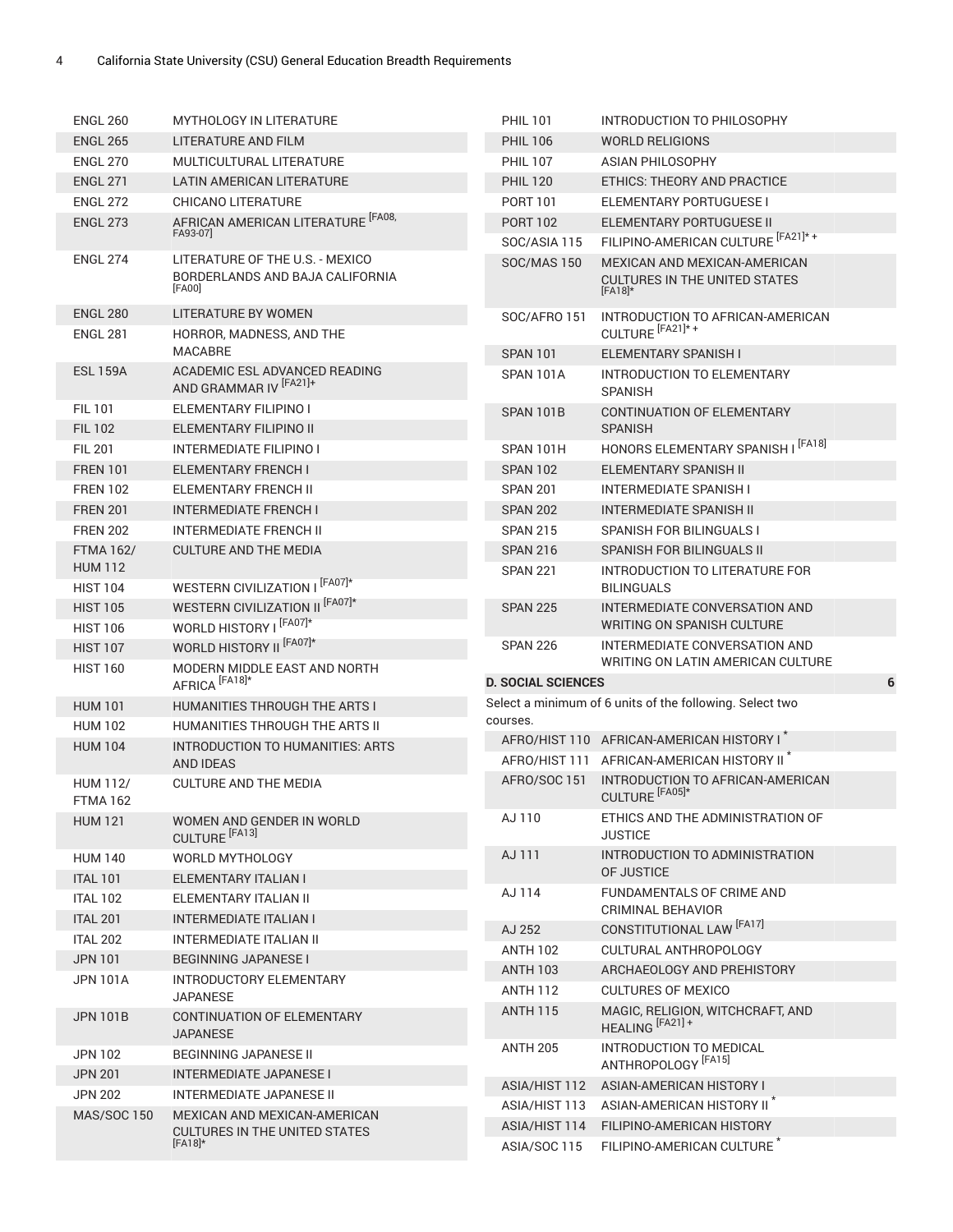| <b>BIOL 143</b>                     | BIOLOGY, OCEANOGRAPHY, AND                                         | <b>PS 101</b>                      | INTRODUCTION TO POLITICAL SCIENCE <sup>^</sup>                   |
|-------------------------------------|--------------------------------------------------------------------|------------------------------------|------------------------------------------------------------------|
|                                     | <b>GEOSCIENCE OF BAJA CALIFORNIA</b><br>[SP06-FA22]                | <b>PS 102</b>                      | INTRODUCTION TO AMERICAN<br><b>GOVERNMENT AND POLITICS</b>       |
| CD 135                              | PRINCIPLES OF FAMILY DEVELOPMENT                                   | <b>PS 103</b>                      | INTRODUCTION TO COMPARATIVE                                      |
| CD 170                              | PRINCIPLES OF CHILD DEVELOPMENT <sup>®</sup>                       |                                    | <b>GOVERNMENT</b>                                                |
| CD 284<br><b>COMM 174</b>           | CHILD, FAMILY, AND COMMUNITY [FA05]<br>INTERPERSONAL COMMUNICATION | <b>PS 104</b>                      | INTRODUCTION TO INTERNATIONAL<br><b>RELATIONS</b>                |
|                                     | $[FA04]*$                                                          | <b>PSYC101</b>                     | <b>GENERAL PSYCHOLOGY</b>                                        |
| <b>COMM 176</b>                     | INTERCULTURAL COMMUNICATION                                        | <b>PSYC106</b>                     | HUMAN SEXUALITY <sup>*</sup>                                     |
| <b>COMM 200/</b><br><b>JOUR 101</b> | <b>INTRODUCTION TO MASS</b><br>COMMUNICATION AND SOCIETY           | <b>PSYC 109</b>                    | THE PSYCHOLOGY OF DEATH AND<br>DYING <sup>[FA20]*</sup>          |
| <b>ECON 100</b>                     | CONTEMPORARY ECONOMIC<br><b>PROBLEMS</b>                           | <b>PSYC/SOC 116</b>                | INTRODUCTION TO SOCIAL<br><b>PSYCHOLOGY</b>                      |
| <b>ECON 101</b>                     | PRINCIPLES OF ECONOMICS I                                          | <b>PSYC 211</b>                    | INTRODUCTION TO COGNITIVE                                        |
| <b>ECON 102</b>                     | PRINCIPLES OF ECONOMICS II                                         |                                    | PSYCHOLOGY <sup> [SP07]</sup>                                    |
| <b>GEOG 106</b>                     | WORLD REGIONAL GEOGRAPHY [FA05]                                    | <b>PSYC 230</b>                    | DEVELOPMENTAL PSYCHOLOGY <sup>*</sup>                            |
| <b>GEOG 120</b>                     | INTRODUCTION TO GEOGRAPHY:                                         | <b>PSYC 250</b>                    | ABNORMAL PSYCHOLOGY                                              |
| <b>HIST 100</b>                     | <b>CULTURAL ELEMENTS</b><br>AMERICAN CIVILIZATION I                | <b>PSYC 260</b>                    | INTRODUCTION TO PHYSIOLOGICAL<br><b>PSYCHOLOGY</b>               |
| <b>HIST 101</b>                     | AMERICAN CIVILIZATION II <sup>*</sup>                              | <b>SOC 101</b>                     | INTRODUCTION TO SOCIOLOGY                                        |
| <b>HIST 104</b>                     | <b>WESTERN CIVILIZATION I</b>                                      | SOC 106                            | RACE AND ETHNICITY <sup> [FA13]</sup>                            |
| <b>HIST 105</b>                     | WESTERN CIVILIZATION II <sup>*</sup>                               | <b>SOC 107</b>                     | SOCIOLOGY OF RELIGION [FA13]                                     |
| <b>HIST 106</b>                     | WORLD HISTORY I <sup>*</sup>                                       | SOC 110                            | CONTEMPORARY SOCIAL PROBLEMS                                     |
| <b>HIST 107</b>                     | WORLD HISTORY II <sup>*</sup>                                      | SOC/ASIA 115                       | FILIPINO-AMERICAN CULTURE <sup>*</sup>                           |
|                                     | HIST/AFRO 110 AFRICAN-AMERICAN HISTORY I*                          | SOC/PSYC 116                       | INTRODUCTION TO SOCIAL                                           |
|                                     | HIST/AFRO 111 AFRICAN-AMERICAN HISTORY II <sup>*</sup>             |                                    | <b>PSYCHOLOGY</b>                                                |
| HIST/ASIA 112                       | ASIAN-AMERICAN HISTORY I                                           | <b>SOC 135</b>                     | SOCIOLOGY OF THE FAMILY                                          |
| HIST/ASIA 113                       | ASIAN-AMERICAN HISTORY II <sup>*</sup>                             | SOC 140                            | SOCIOLOGY OF GENDER [FA21]+                                      |
| HIST/ASIA 114                       | FILIPINO-AMERICAN HISTORY                                          | <b>SOC/MAS 150</b>                 | MEXICAN AND MEXICAN-AMERICAN                                     |
| <b>HIST 121</b>                     | COMPARATIVE HISTORY OF THE<br>AMERICAS I <sup>*</sup>              |                                    | <b>CULTURES IN THE UNITED STATES</b><br>$[FA03]*$                |
| <b>HIST 122</b>                     | COMPARATIVE HISTORY OF THE<br>AMERICAS II <sup>*</sup>             | SOC/AFRO 151                       | INTRODUCTION TO AFRICAN-AMERICAN<br>CULTURE <sup>[FA05]*</sup>   |
| <b>HIST 132</b>                     | WOMEN IN WORLD HISTORY [FA03]                                      | <b>SOC/MAS 170</b>                 | CRITICAL ISSUES IN CHICANA/LATINA<br>STUDIES <sup>[FA21]*+</sup> |
| HIST/MAS 141                        | MEXICAN-AMERICAN HISTORY I <sup>*</sup>                            |                                    |                                                                  |
| HIST/MAS 142                        | MEXICAN-AMERICAN HISTORY II <sup>*</sup>                           | <b>SOC 255</b>                     | INTRO TO SOCIOLOGICAL RESEARCH<br>METHODS <sup>[FA18]</sup>      |
| <b>HIST 160</b>                     | MODERN MIDDLE EAST AND NORTH                                       |                                    | 3<br>E. LIFELONG LEARNING AND SELF DEVELOPMENT                   |
|                                     | AFRICA <sup>[FA18]*</sup>                                          |                                    | Select a minimum of 3 units of the following: <sup>2</sup>       |
| <b>HLTH 121</b>                     | CULTURAL ASPECTS OF FOOD AND<br>NUTRITION <sup>[FA17]</sup>        | CD 170                             | PRINCIPLES OF CHILD DEVELOPMENT<br>$[FA05]*$                     |
| <b>HLTH 212</b>                     | <b>INTRODUCTION TO PUBLIC HEALTH</b><br>$[FA17]*$                  | <b>DANC 121</b>                    | DANCE CHOREOGRAPHY   [FA11"]#                                    |
| <b>HUM 120</b>                      | INTRODUCTION TO GENDER AND                                         | <b>DANC 122</b>                    | DANCE CHOREOGRAPHY II [FA11]#                                    |
|                                     | WOMEN'S STUDIES <sup>[FA13]</sup>                                  | <b>DANC 123</b>                    | DANCE CHOREOGRAPHY III <sup> [FA11]#</sup>                       |
| <b>HUM 122</b>                      | WOMEN AND GENDER IN SOCIAL                                         | <b>DANC 124</b>                    | DANCE CHOREOGRAPHY IV [FA11]#                                    |
|                                     | MOVEMENTS <sup>[FA13]</sup>                                        | <b>ES/T 202</b>                    | INTRODUCTION TO KINESIOLOGY <sup> [FA12]</sup>                   |
| JOUR 101/<br><b>COMM 200</b>        | <b>INTRODUCTION TO MASS</b><br>COMMUNICATION AND SOCIETY           | <b>HLTH 101</b><br><b>HLTH 108</b> | PRINCIPLES OF HEALTHFUL LIVING<br>STRESS MANAGEMENT AND          |
| MAS/HIST 141                        | MEXICAN-AMERICAN HISTORY I                                         |                                    | RESILIENCE <sup>[FA21]+</sup>                                    |
| MAS/HIST 142                        | MEXICAN-AMERICAN HISTORY II <sup>*</sup>                           | <b>HLTH 116</b>                    | WOMEN'S HEALTH AND WELL-BEING                                    |
| <b>MAS/SOC 150</b>                  | MEXICAN AND MEXICAN-AMERICAN                                       | <b>HLTH 204</b>                    | FUNDAMENTALS OF NUTRITION [FA04]                                 |
|                                     | <b>CULTURES IN THE UNITED STATES</b><br>$[FA03]*$                  | <b>HLTH 212</b>                    | INTRODUCTION TO PUBLIC HEALTH<br>$[FA17]*$                       |
| <b>MAS/SOC 170</b>                  | CRITICAL ISSUES IN CHICANA/LATINA<br>STUDIES <sup>[FA21]*+</sup>   | PD 100                             | LIFELONG SUCCESS <sup>[FA03]</sup>                               |